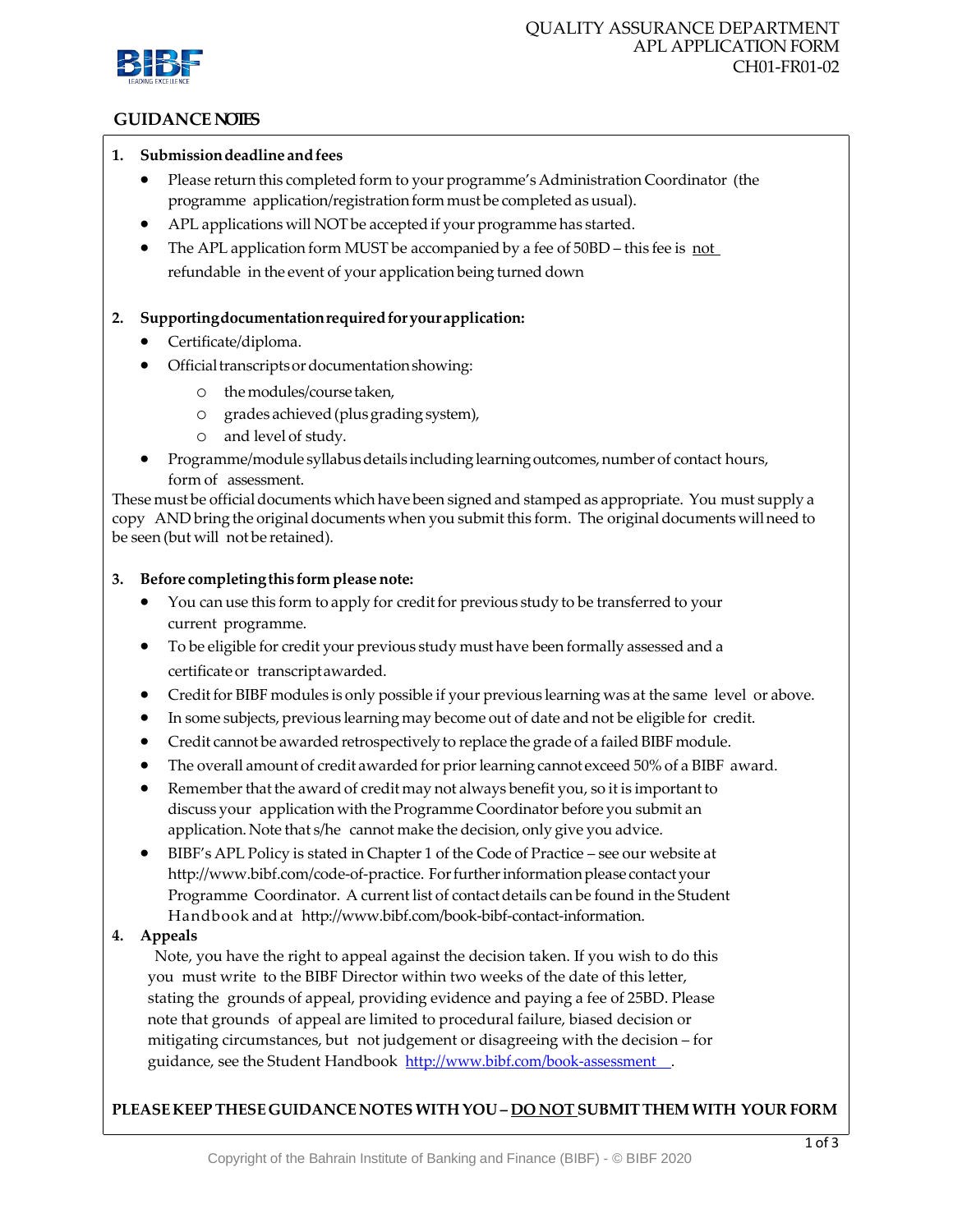

| <b>Your Details</b>           |                             |
|-------------------------------|-----------------------------|
| Name                          | <b>BIBF ID number</b>       |
| Date of birth                 | <b>CPR</b> number           |
| Address                       | Email                       |
|                               | Mobile                      |
| BIBF programme name:          |                             |
| I am a current student<br>Y/N | I am applying to BIBF $Y/N$ |

# **2** Details of previous qualification(s) (for which you are seeking credit) (if you need more space, attach a separate sheet)

| <b>PROGRAMME</b><br>and/or<br>QUALIFICATION | <b>ACHIEVED</b><br><b>GRADE</b> | QUALIFICATION<br><b>ACHIEVED</b><br><b>YEAR</b> | DATES OF<br><b>STUDY</b> | FULL-TIME/<br>PART-TIME | check with awarding<br>LEVEL/CREDIT<br><b>RATING</b> | <b>INSTITUTION</b><br>name & website |
|---------------------------------------------|---------------------------------|-------------------------------------------------|--------------------------|-------------------------|------------------------------------------------------|--------------------------------------|
|                                             |                                 |                                                 |                          |                         |                                                      |                                      |
|                                             |                                 |                                                 |                          |                         |                                                      |                                      |

Remember that evidence of your previous qualifications is required – see the Guidance Notes for details